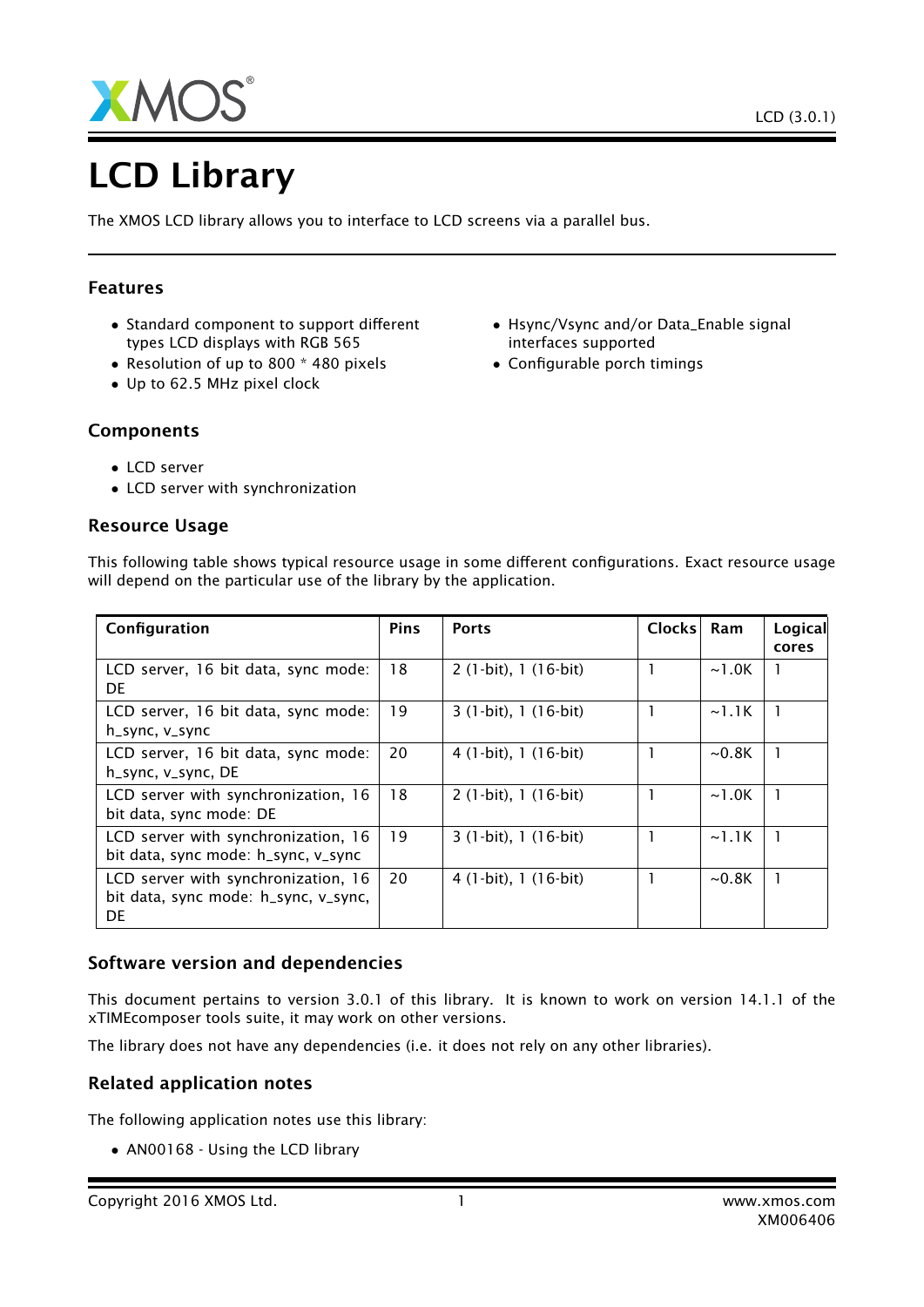

# 1 Hardware characteristics

The signals from the xCORE required to drive the LCD are:

| Pixel Clock              | Clock line, all other signals with be clocked off of this.                 |  |
|--------------------------|----------------------------------------------------------------------------|--|
| Data                     | The pixel data supplied to the LCD over a parallel bus.                    |  |
| Data Enabled (DE)        | Strobe to indicate that the data on the parallel bus is valid              |  |
| Horizontal Sync (h_sync) | A signal which sends a pulse to indicate the start of the horizontal scan. |  |
| Vertical Sync (v_sync)   | A signal which sends a pulse to indicate the start of the vertical scan.   |  |

Table 1: LCD data and signal wires

#### 1.1 Connecting to the xCORE LCD server

The LCD wires must be connected to the xCORE device as shown in Figure [1.](#page-1-0) The control signals can be connected to any of the one bit ports on the device provided they do not overlap with any other used ports and are all on the same tile. The parallel data bus must not overlap with any of the control signals.



<span id="page-1-0"></span>Figure 1: LCD connection to the xCORE device

The data bus may be wired to the LCD in any electrically sound configuration. For example, a 24 bit colour LCD with 8 bits for each of red, green and blue, could be driven by a 16 bit bus. For the standard RGB565,format this can be achieved by the wiring configuration of:

- data [4: 0] from the xCORE drives red [7:3] on the LCD
- data[10: 5] from the xCORE drives green[7:2] on the LCD
- data[15:11] from the xCORE drives blue[7:3] on the LCD
- red[2:0] should be grounded on the LCD
- green[1:0] should be grounded on the LCD
- blue[2:0] should be grounded on the LCD

where data is a 16 bit port. This has the advantage that port buffering can be used, improving the maximum pixel clock frequency. Likewise, rgb888 would be achieved by:

- data[ 7: 0] from the xCORE drives red[7:0] on the LCD
- data[15: 8] from the xCORE drives green[7:0] on the LCD
- data[23:16] from the xCORE drives blue[7:0] on the LCD

where data is a 32 bit port in this case.

The DE, h\_sync and v\_sync signals are all optional, however, every LCD will require some of them. See the datasheet of the LCD to find out which signals are required.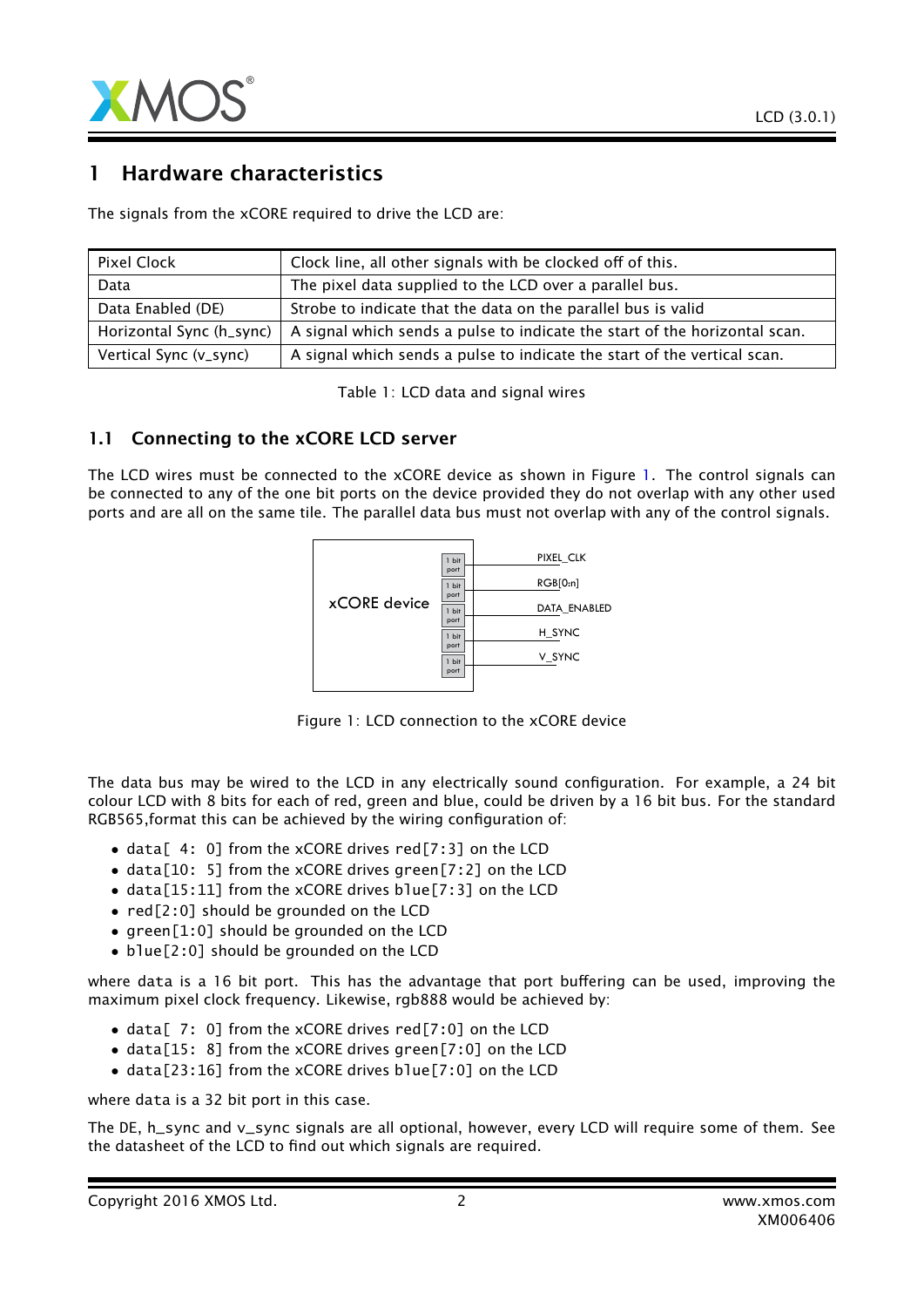

## 1.2 Timing configuration

The LCD's datasheet will give all the timing characteristics necessary to setup the LCD. Refer to Figure [2](#page-2-0) and Figure [3](#page-2-1) for clarification of the LCD timing definitions.



<span id="page-2-1"></span><span id="page-2-0"></span>Figure 3: LCD horizontal timing

| Tvpw  | Vertical pulse width   |  |  |
|-------|------------------------|--|--|
| Tvbp  | Vertical back porch    |  |  |
| Tvd   | Vertical data period   |  |  |
| Tvfp  | Vertical front porch   |  |  |
| $T_V$ | Vertical total time    |  |  |
| Thpw  | Horizontal pulse width |  |  |
| Thbp  | Horizontal back porch  |  |  |
| Thd   | Horizontal data valid  |  |  |
| Thfp  | Horizontal front porch |  |  |
| Тh    | Horizontal total time  |  |  |

Table 2: LCD Timing

# 1.3 Output Mode

The correct output mode must be selected for the application and physical setup. The data may be up to 32 bits per pixel and the data bus can be from one to 32 bits wide.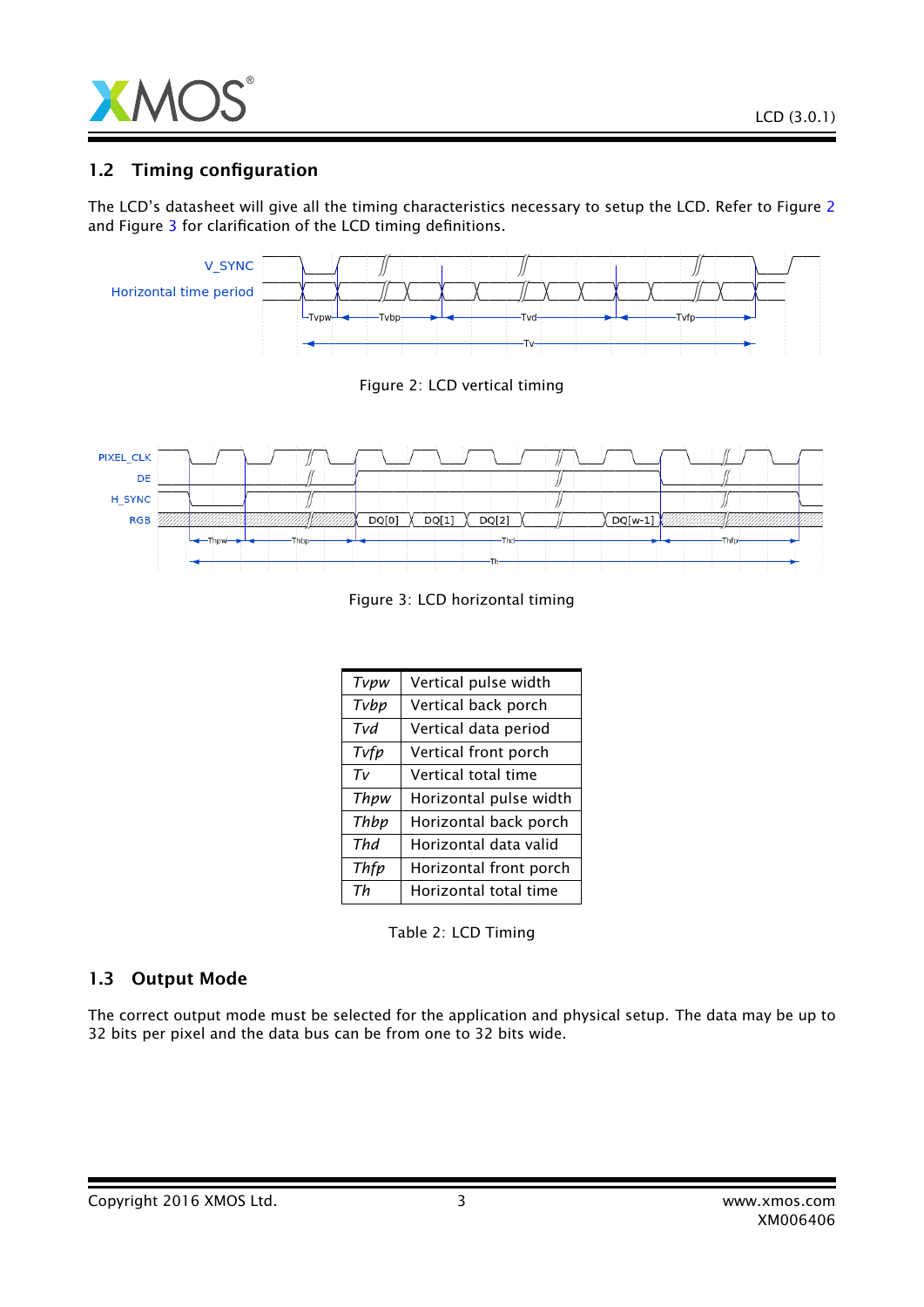

# 2 LCD operational overview

When in operation the LCD presents a constant real-time requirement on the xCORE. An LCD works by sequentially refreshing its pixels, typically working from a corner, refreshing each horizontal line and progressing vertically until the whole screen has been refreshed. This constant refreshing produces the real-time requirement that the xCORE must satisfy. To make matters easier there are porch intervals between the refresh of each line. At the end of a line refresh, the LCD will pause for a moment before refreshing the next line. This gives the xCORE opportunity to prepare the line buffers to be output.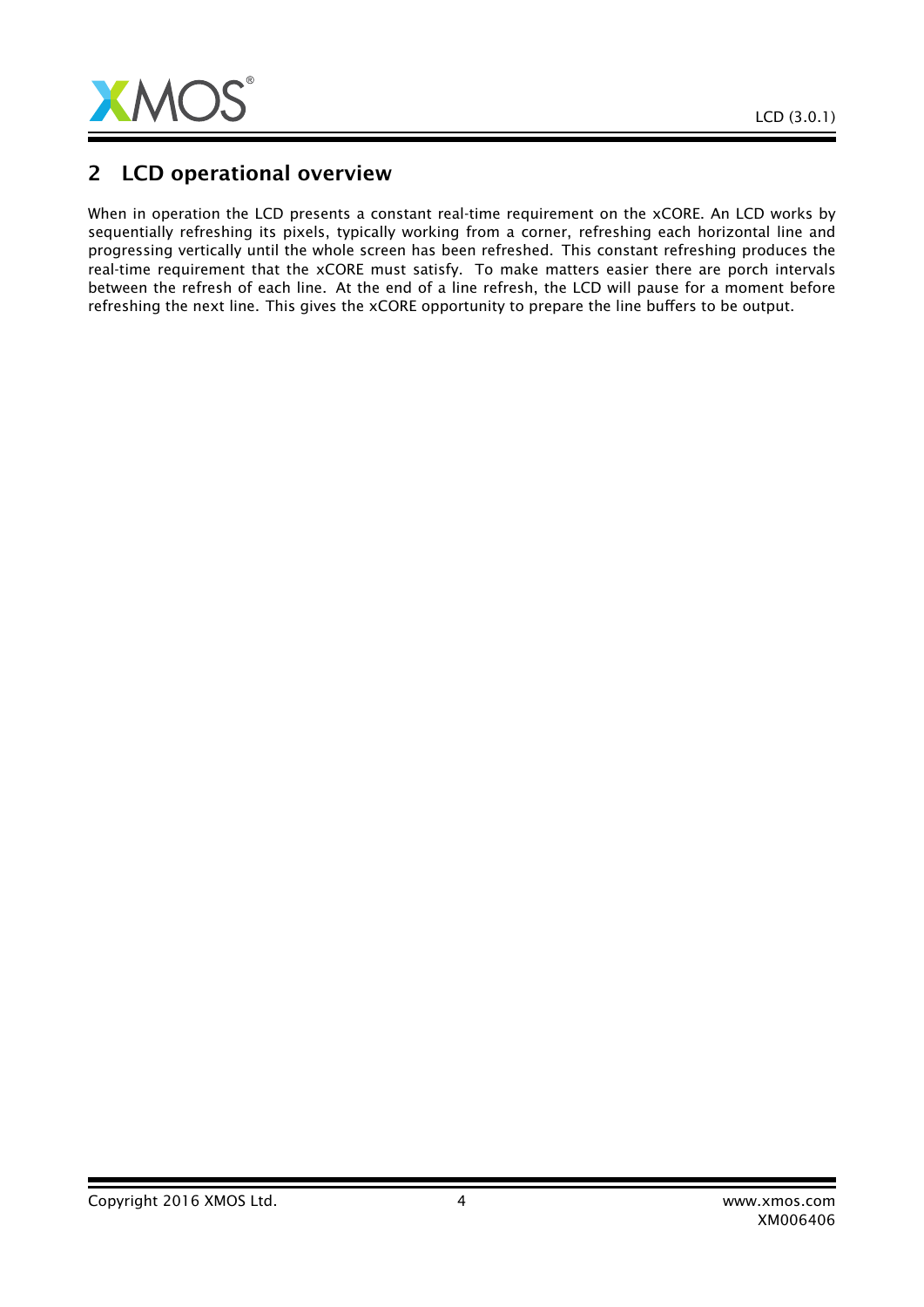



# 3 LCD API

All LCD functions can be accessed via the lcd.h header:

```
#include <lcd.h>
```
You will also have to add lib\_lcd to the USED\_MODULES field of your application Makefile.

LCD server and client are instantiated as parallel tasks that run in a par statement. The client (application on most cases) can connect via a streaming channel.

For example, the following code instantiates an LCD server and connects and application to it:

```
out buffered port:32 lcd\_rqb = XSL_PORT_16B;out port led led led led led led end end con XSL_PORT_1I;out port led led led led H = XSL-PORT_1L;out buffered port:32    lcd_h_sync = XS1_PORT_1J;
out port led_v_sync = XS1_PORT_1K;
\text{clock} \text{1cd\_cb} \text{= } XSL\_CLKBLK\_1;int main(void) {
 streaming chan c_lcd;
 par {
   lcd_server(
      c_lcd,
      lcd_rgb,
      lcd_clk,
      lcd_data_enabled,
      lcd_h_sync,
      lcd_v_sync,
      lcd_cb,
      480,
      272,
      5, 40, 1,
      8, 8, 1,
      data16_port16,
      3);
   my_application(c_lcd);
 }
 return 0;
}
```
Note: The client and LCD server must be on the same tile as the line buffers are transfered by moving pointers from one task to another.

lcd\_init is used to start the LCD running, before which the pixel clock is not running and no other signals are outputting. This gives the application time to prepare any necessary line buffers before beginning. As soon as the lcd\_init has been executed there is a constant real-time requirement on the client to update the LCD server with more line buffers. The LCD server requests new line buffers by inserting a token into the channel to the client. The client must call lcd\_req either by selecting on it or by explicitly called normally to acknowledge this request.

Between the client and the LCD server is a command buffer capable of holding of up to two line buffers from the client to the server. This means that the client can call 1cd update more than once per 1cd req to increase the time between subsequenct updates if need be. However, for every  $1cd$ -req there must be one lcd\_update on average.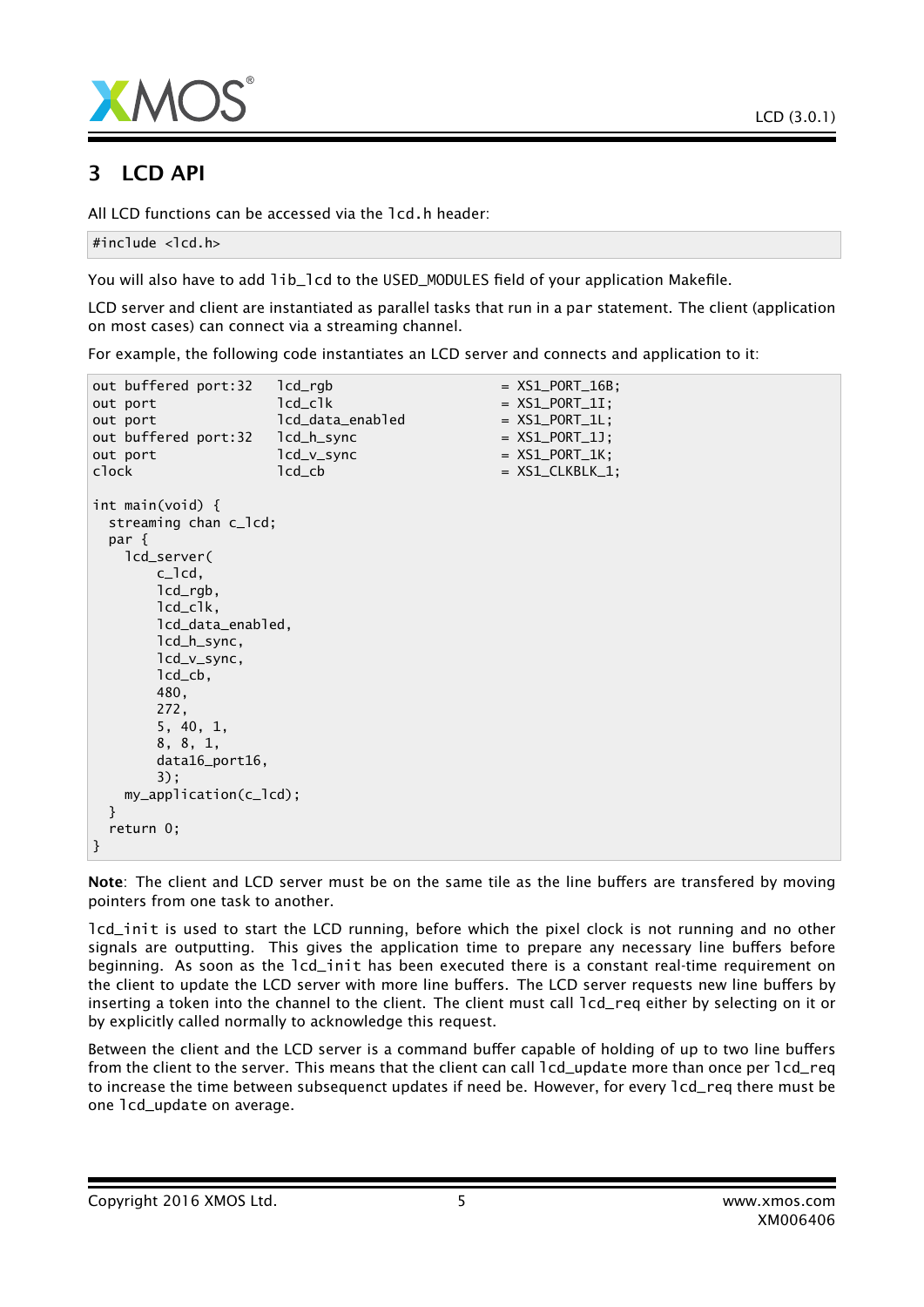

## 3.1 Optimizing the decoupling between client and server

To maximize performance the client must make best use of the command buffer between the lcd\_server and the client application. To do this the client must consider that at any given time there can be up to 4 line buffers in the LCD pipeline; these buffers are:

- one being worked on by the client application
- two in the command buffer between the client and lcd\_server
- one being outputted to the LCD by the lcd\_server

This means that if the client application has to service another request it can have up to the time of outputting 3 lines to the LCD before sending the next lcd\_update to the lcd\_server. This is provided that the command buffers are full and the lcd\_server has just started outputting a line.

#### 3.2 Synchronization of LCD with an external source

''lcd\_server\_sync" can synchronize with an external source by stretching or shrinking its vertical back porch. The absolute value of the adjustment must be within half a horizontal time. To synchronize to an external clock the use of a PID control loop is recommended.

To make an adjustment, the client application must call lcd\_update\_sync with the required update amount. Then on the next frame the update will take effect for only that frame. Subsequent frames will revert to the default timings.

A typical use case for this functionality is synchronizing the LCD to an external video stream. For example: streaming video from a image sensor might be produced at the rate of 15.000 frames per second. The LCD server should then be setup to run the LCD at 15.000 frames per second also by adjusting first the clock divider, then the porch timings.

The frame rate can be calculated by solving the following formula:

Frames per second = Pixel clock rate / ((Thpw + Thfp + Thbp + Thd) \* (Tvpw + Tvfp + Tvbp + Tvd))

The easiest way to do this is to substitute the knowns: Tvd(screen height), Thd(screen width) and frames per second (external source). Next choose a clock divider that will allow the porch timings to be within specification as given by the LCD's datasheet. Finally pick the porch timings to match the frame rate as exactly as possible to the external source.

#### 3.3 API

| Function | lcd_server                         |
|----------|------------------------------------|
|          | <b>Description</b> The LCD server. |
|          |                                    |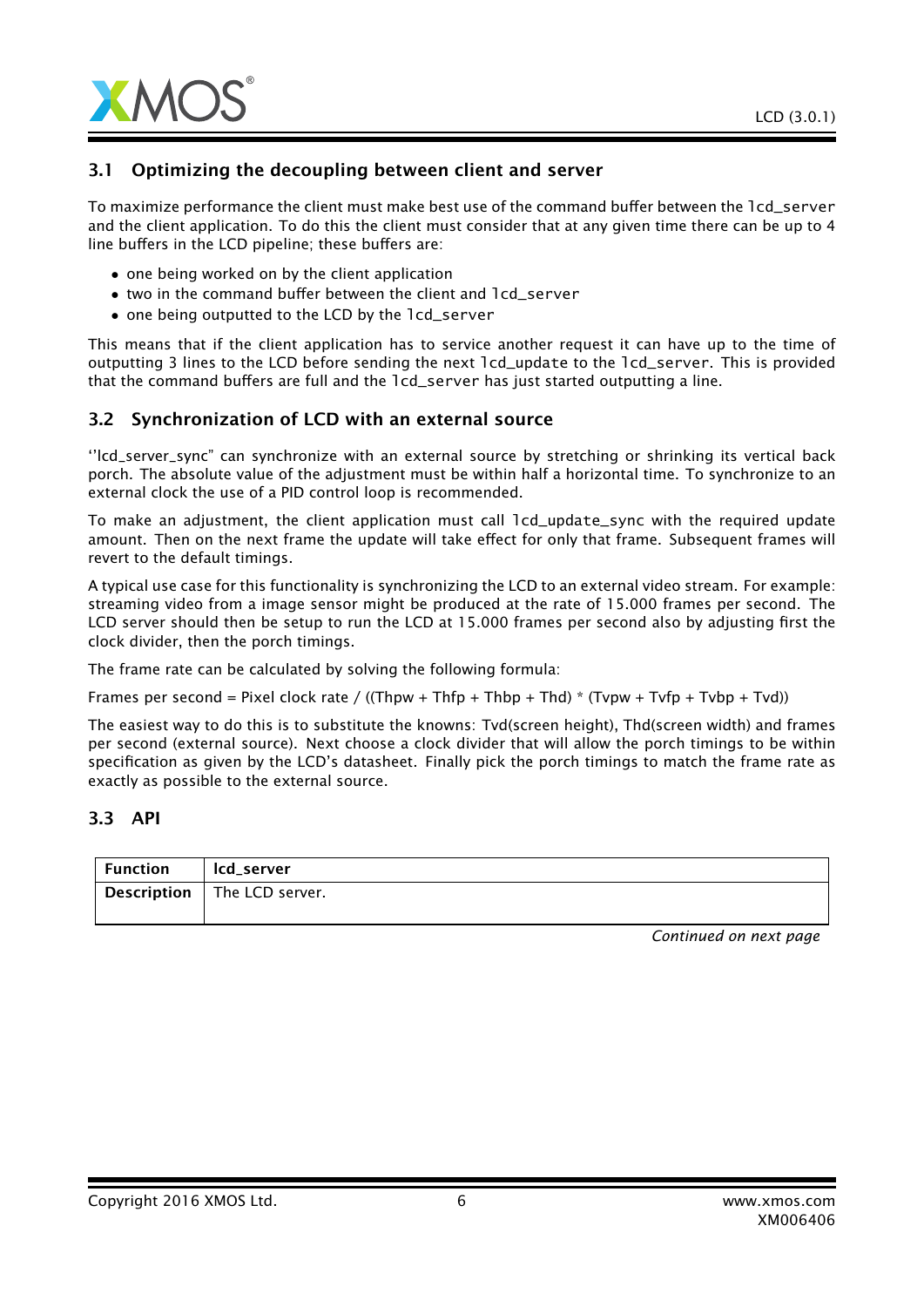



| <b>Type</b> | void                                    |
|-------------|-----------------------------------------|
|             |                                         |
|             | lcd_server(streaming chanend c_client,  |
|             | out buffered port:32 lcd_rgb,           |
|             | out port lcd_clk,                       |
|             | out port ?lcd_data_enabled,             |
|             | out buffered port:32 ?lcd_h_sync,       |
|             | out port ?lcd_v_sync,                   |
|             | clock lcd_cb,                           |
|             | const static unsigned width,            |
|             | const static unsigned height,           |
|             | const static unsigned h_front_porch,    |
|             | const static unsigned h_back_porch,     |
|             | const static unsigned h_pulse_width,    |
|             | const static unsigned v_front_porch,    |
|             | const static unsigned v_back_porch,     |
|             | const static unsigned v_pulse_width,    |
|             | const static e_output_mode output_mode, |
|             | const static unsigned clock_divider)    |
|             |                                         |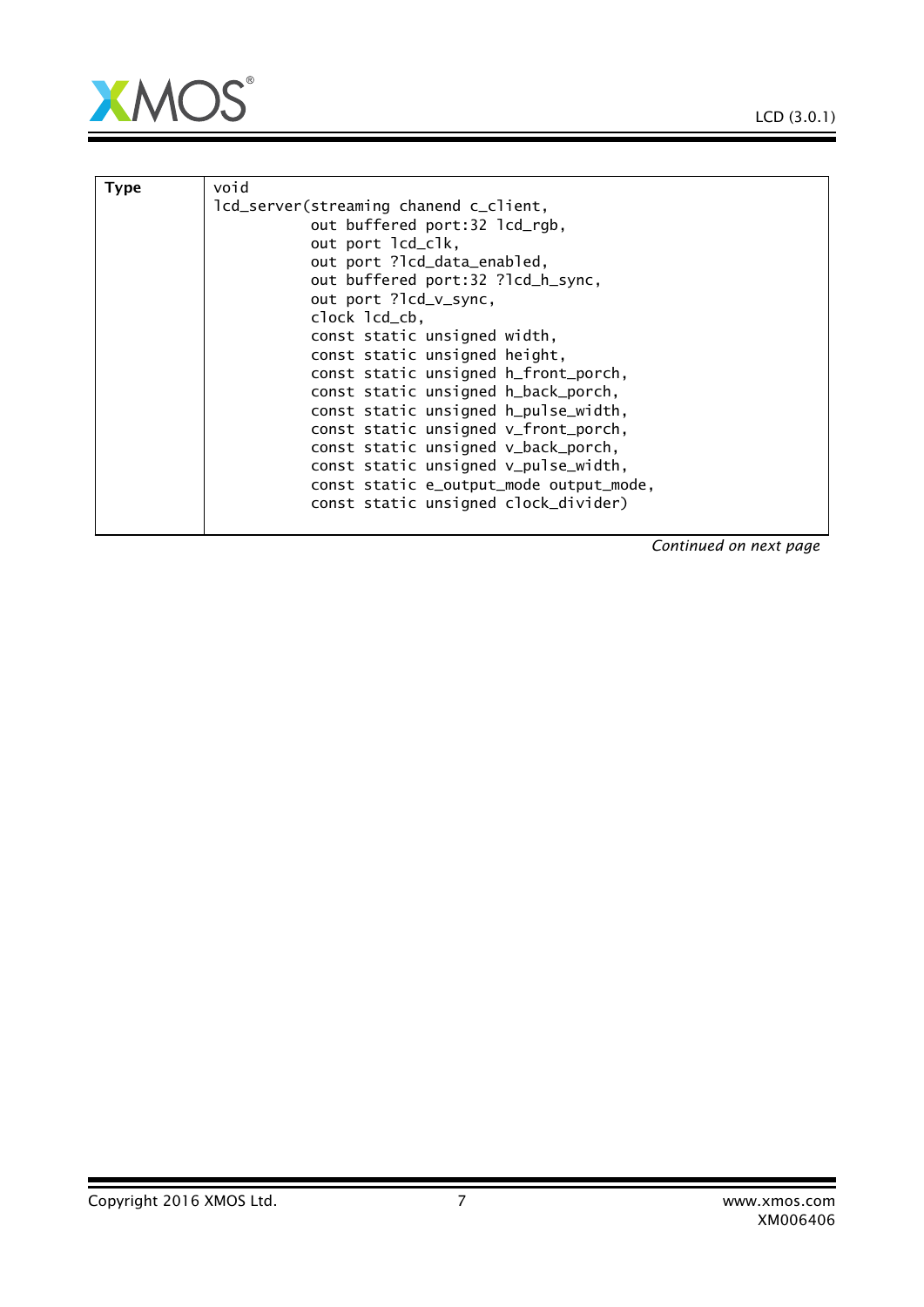

| <b>Parameters</b> | c_client                          | The data channel connecting to the client.               |
|-------------------|-----------------------------------|----------------------------------------------------------|
|                   | lcd_rgb                           | The parallel data port.                                  |
|                   | $lcd_clk$                         | The pixel clock.                                         |
|                   | lcd_data_enabled                  | The data enabled signal.                                 |
|                   | lcd_h_sync                        | The horizontal sync signal.                              |
|                   | lcd_v_sync                        | The vertical sync signal.                                |
|                   | $lcd$ <sub>_<math>cb</math></sub> | A clock block to manage the ports.                       |
|                   | width                             | Width of the LCD screen in pixels.                       |
|                   | height                            | Height of the LCD screen in pixels.                      |
|                   | h_front_porch                     | Time of horizontal front porch in pixel clocks.          |
|                   | h_back_porch                      | Time of horizontal back porch in pixel clocks.           |
|                   | h_pulse_width                     | Time of horizontal pulse width in pixel clocks.          |
|                   | v_front_porch                     | Time of vertical front porch in horizontal times.        |
|                   | v_back_porch                      | Time of vertical back porch in horizontal times.         |
|                   | v_pulse_width                     | Time of vertical pulse width in horizontal times.        |
|                   | output_mode                       | The mode of writing line buffers to the data port.       |
|                   | clock_divider                     | The divider of the system clock to give the pixel clock. |

| Function           | lcd_server_sync                      |
|--------------------|--------------------------------------|
| <b>Description</b> | The LCD server with synchronization. |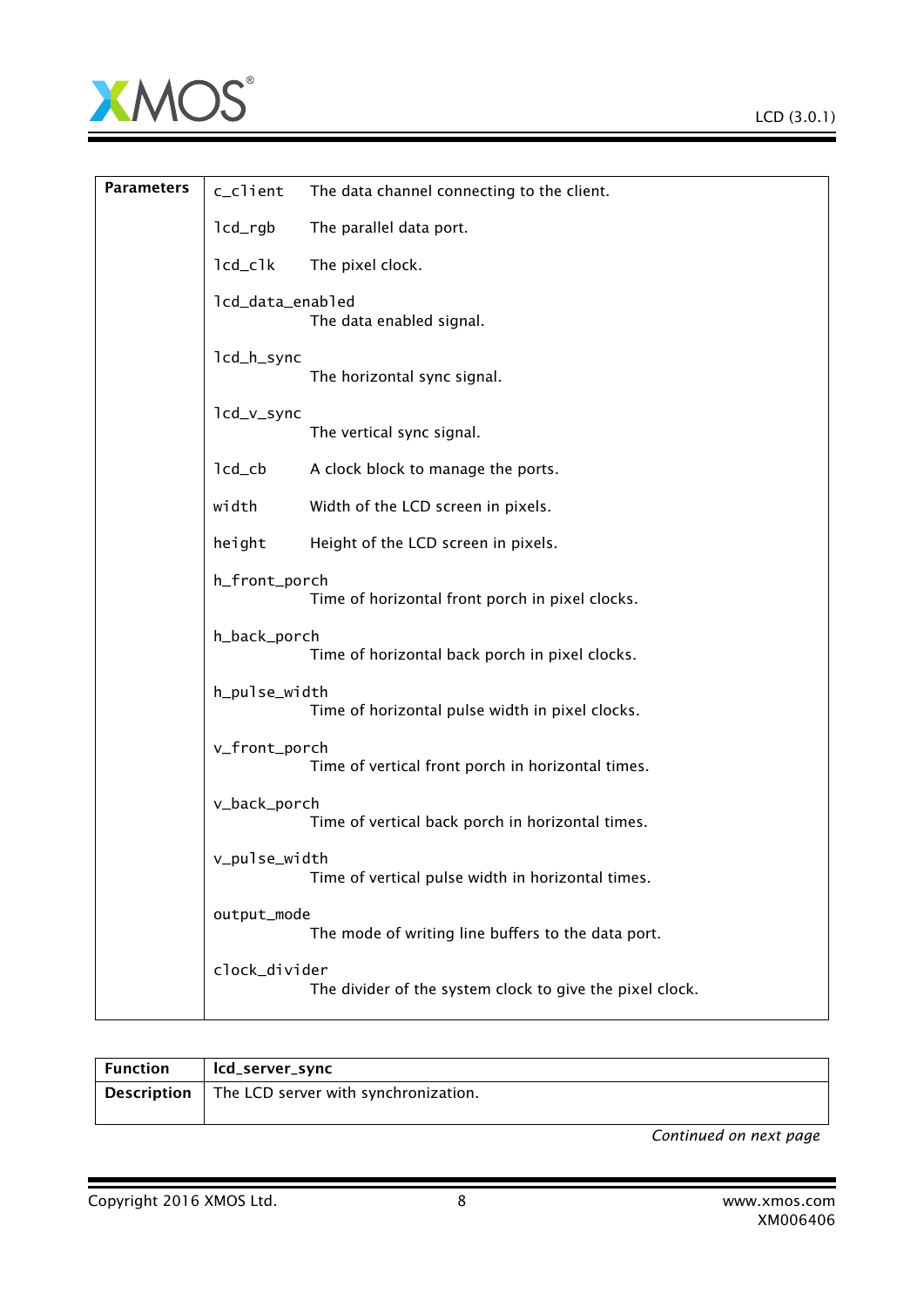



|             | void                                        |
|-------------|---------------------------------------------|
| <b>Type</b> |                                             |
|             | lcd_server_sync(streaming chanend c_client, |
|             | streaming chanend c_sync,                   |
|             | out buffered port:32 lcd_rgb,               |
|             | out port lcd_clk,                           |
|             | out port ?lcd_data_enabled,                 |
|             | out buffered port:32 ?lcd_h_sync,           |
|             | out port ?lcd_v_sync,                       |
|             | clock lcd_cb,                               |
|             | const static unsigned width,                |
|             | const static unsigned height,               |
|             | const static unsigned h_front_porch,        |
|             | const static unsigned h_back_porch,         |
|             | const static unsigned h_pulse_width,        |
|             | const static unsigned v_front_porch,        |
|             | const static unsigned v_back_porch,         |
|             | const static unsigned v_pulse_width,        |
|             | const static e_output_mode output_mode,     |
|             | const static unsigned clock_divider)        |
|             |                                             |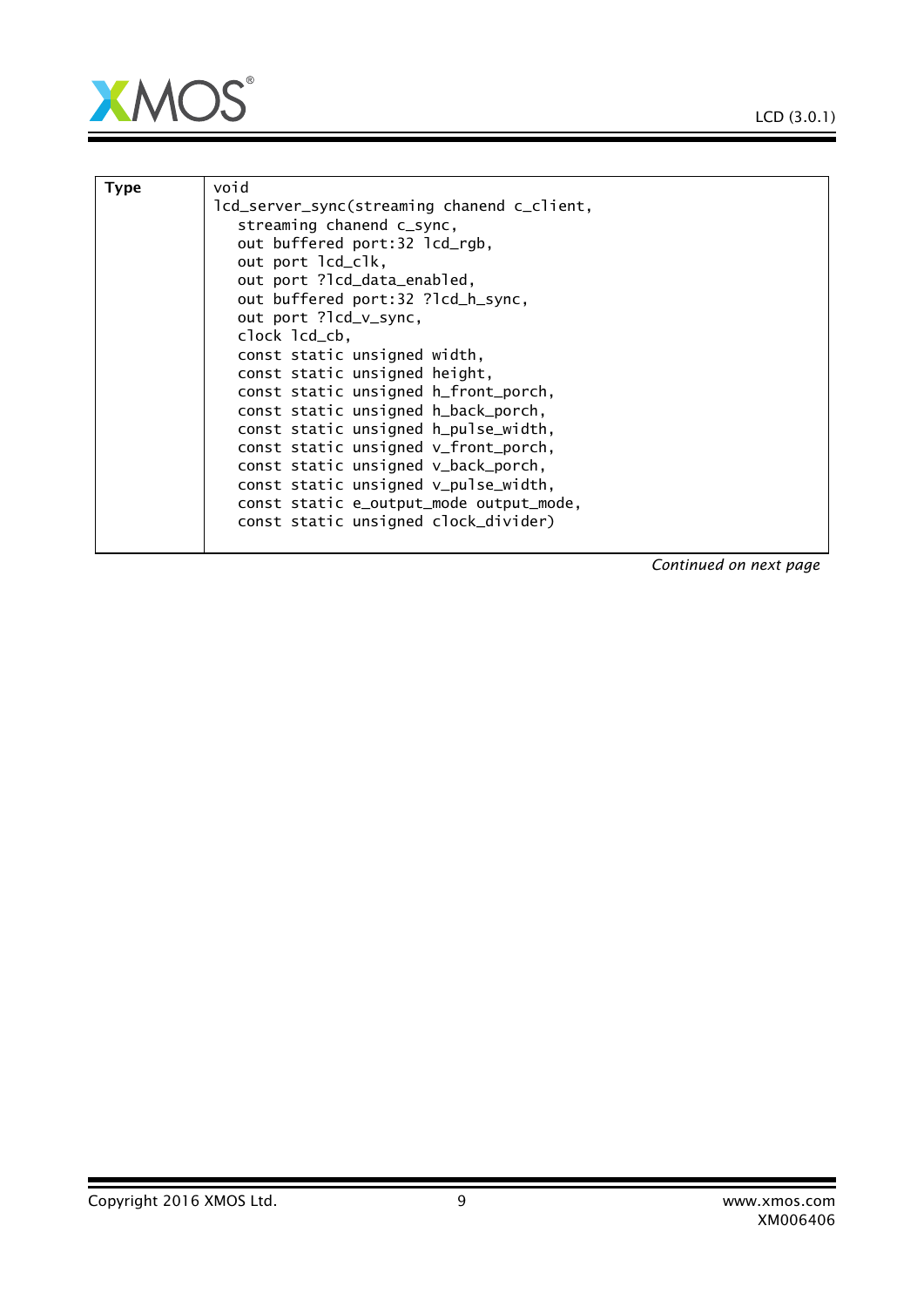

| <b>Parameters</b> | c_client                          | The data channel connecting to the client.               |
|-------------------|-----------------------------------|----------------------------------------------------------|
|                   | c_sync                            | The synchronisation channel connecting to the client.    |
|                   | $lcd\_rgb$                        | The parallel data port.                                  |
|                   | $lcd_clk$                         | The pixel clock.                                         |
|                   | lcd_data_enabled                  | The data enabled signal.                                 |
|                   | lcd_h_sync                        | The horizontal sync signal.                              |
|                   | lcd_v_sync                        | The vertical sync signal.                                |
|                   | $lcd$ <sub>_<math>cb</math></sub> | A clock block to manage the ports.                       |
|                   | width                             | Width of the LCD screen in pixels.                       |
|                   | height                            | Height of the LCD screen in pixels.                      |
|                   | h_front_porch                     | Time of horizontal front porch in pixel clocks.          |
|                   | h_back_porch                      | Time of horizontal back porch in pixel clocks.           |
|                   | h_pulse_width                     | Time of horizontal pulse width in pixel clocks.          |
|                   | v_front_porch                     | Time of vertical front porch in horizontal times.        |
|                   | v_back_porch                      | Time of vertical back porch in horizontal times.         |
|                   | v_pulse_width                     | Time of vertical pulse width in horizontal times.        |
|                   | output_mode                       | The mode of writing line buffers to the data port.       |
|                   | clock_divider                     | The divider of the system clock to give the pixel clock. |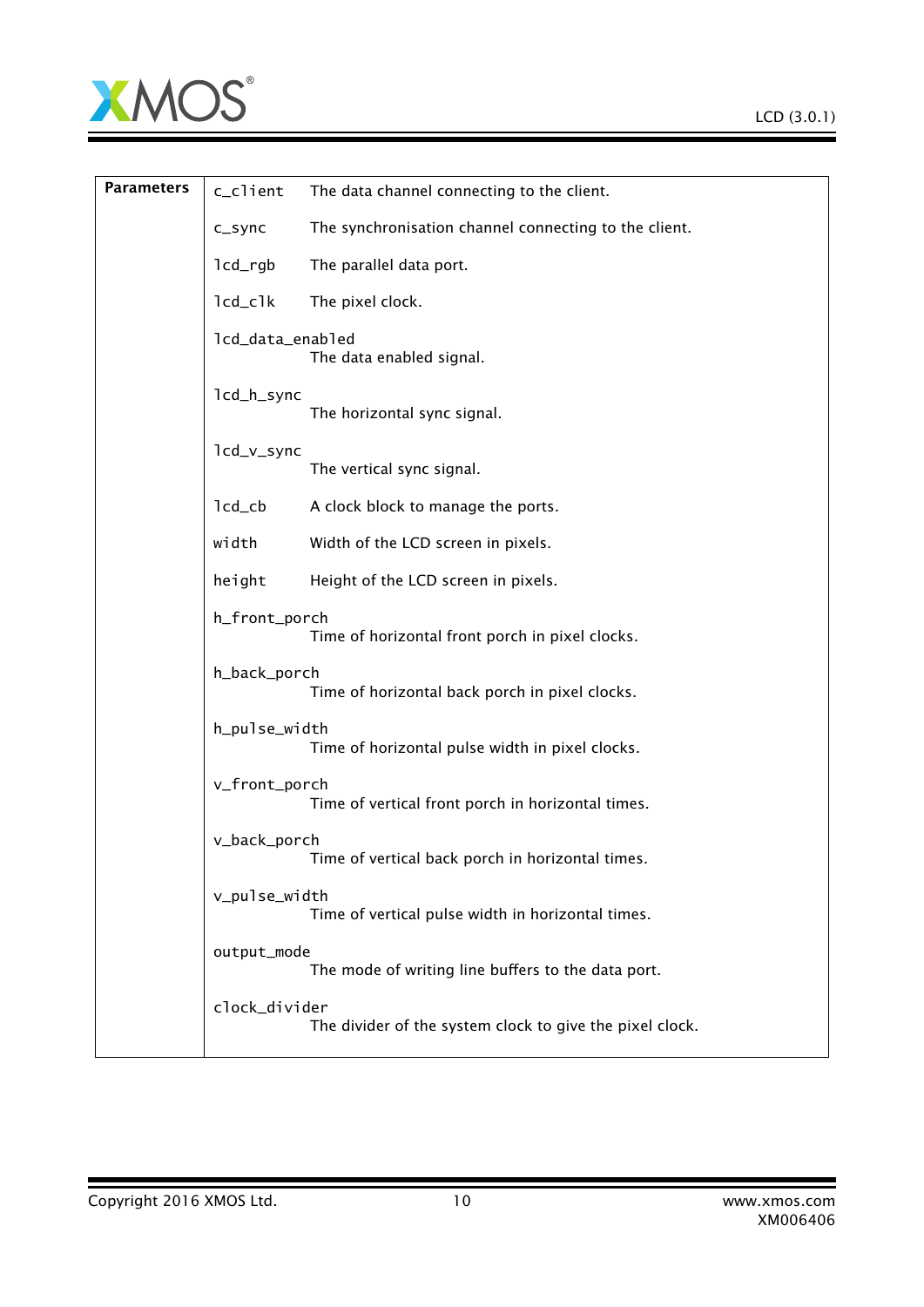

| <b>Function</b>    | lcd_init                                                                                                                                                                         |  |  |
|--------------------|----------------------------------------------------------------------------------------------------------------------------------------------------------------------------------|--|--|
| <b>Description</b> | Initialises the LCD with the first line to be rendered.<br>After this completes there is a permanent real time requirement to update the LCD<br>server with more data to render. |  |  |
| <b>Type</b>        | void lcd_init(streaming chanend c_lcd, unsigned *unsafe buffer)                                                                                                                  |  |  |
| <b>Parameters</b>  | $c$ <sup>lcd</sup><br>The channel to the LCD server<br>buffer<br>This is a pointer to the data to be written to the LCD                                                          |  |  |
|                    |                                                                                                                                                                                  |  |  |

| Icd_update                                                                                                       |  |  |
|------------------------------------------------------------------------------------------------------------------|--|--|
| Passes a buffer to be rendered by the LCD.                                                                       |  |  |
| void lcd_update(streaming chanend c_lcd, unsigned *unsafe buffer)                                                |  |  |
| $c$ _ $1cd$<br>The channel to the LCD server<br>buffer<br>This is a pointer to the data to be written to the LCD |  |  |
|                                                                                                                  |  |  |

| <b>Function</b>    | lcd_req                                                                                                                                  |
|--------------------|------------------------------------------------------------------------------------------------------------------------------------------|
| <b>Description</b> | Returns the movable pointer from the LCD server to the client for reuse This is a<br>blocking call that may be used as a select handler. |
| Type               | void lcd_req(streaming chanend c_lcd)                                                                                                    |
| <b>Parameters</b>  | The channel to the LCD server<br>c 1cd                                                                                                   |

| <b>Function</b>    | lcd_sync_update                                                     |                                                             |
|--------------------|---------------------------------------------------------------------|-------------------------------------------------------------|
| <b>Description</b> | Adds or removes n pixel clock periods from the vertical back porch. |                                                             |
| Type               | void<br>lcd_sync_update(streaming chanend c_sync, int n)            |                                                             |
| <b>Parameters</b>  | $C_S$ ync                                                           | The synchronisation channel to the LCD server               |
|                    | n                                                                   | The number of pixel clocks to add to to veritcal back porch |

# Copyright 2016 XMOS Ltd. 11 www.xmos.com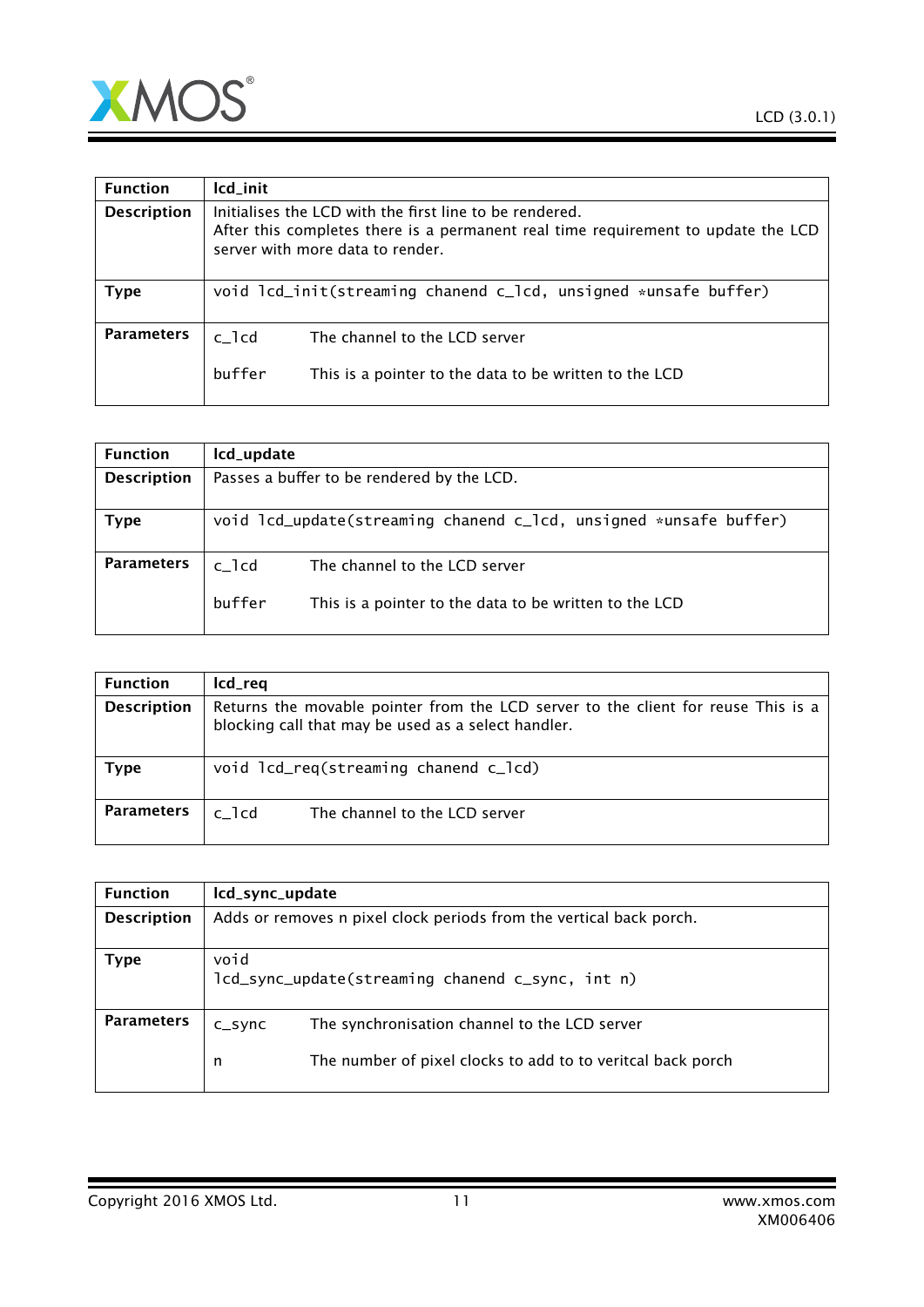

# APPENDIX A - Known Issues

There are no known issues with this library.